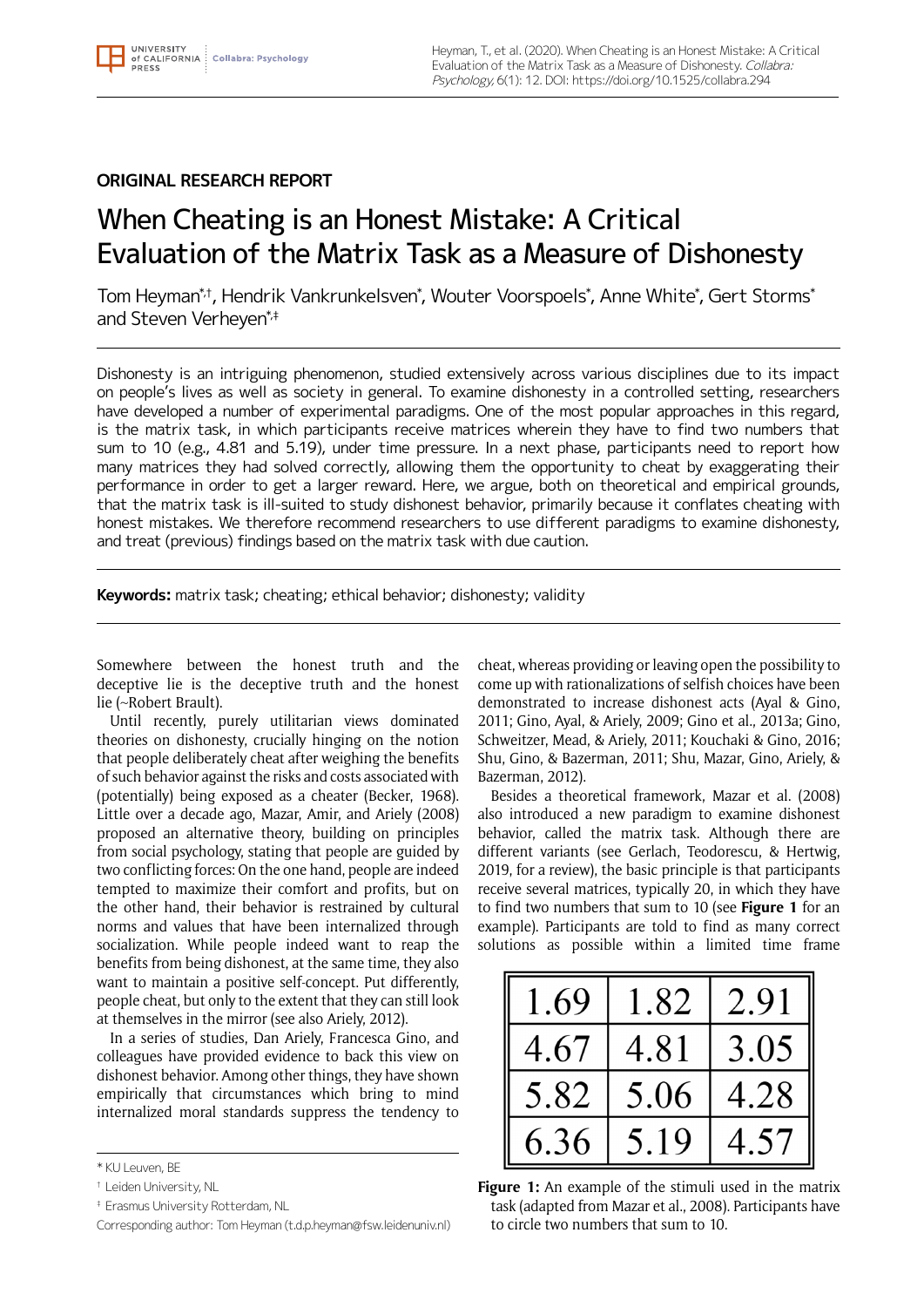(four minutes in Mazar et al.), knowing that their performance will be rewarded somehow (e.g., \$0.5 per matrix solved). The short duration of the task ensures that only exceptionally gifted people would be able to complete all matrices. Critically, in one condition (i.e., the cheat condition), participants are given the opportunity to cheat by overstating their true performance. In the first study by Mazar et al., this was accomplished by providing a *separate* answer sheet on which participants needed to indicate how many matrices they had solved correctly. Participants kept the work sheet featuring the matrices, and handed in the answer sheet, thus allowing them to overclaim without risking to get caught. In contrast, participants in the control condition have their work sheet verified by an experimenter. The difference between the claimed performance in the cheat condition and the actual performance in the control condition (i.e., number of correctly solved matrices) is attributed to dishonest behavior. In other studies using the matrix task, the work sheets are (supposedly) discarded or destroyed (e.g., Gino et al., 2009; Zhong, Bohns, & Gino, 2010), again providing participants the opportunity to cheat. However, unbeknownst to them, the answer sheet they handed in can be linked to their work sheet via a hidden identifier. Consequently, someone's claimed performance can be compared to his/her actual performance, and any overreporting is considered cheating.

The matrix task has been used in over 100 experiments since its introduction by Mazar and colleagues in 2008 (see Gerlach et al., 2019), resulting in a substantial body of empirical evidence supporting contemporary theories on dishonest behavior. However, in the current paper, we argue that the matrix task provides an invalid measurement of dishonesty. The crux of our argument is that overreporting in the matrix task often arises as a result of honest mistakes. Due to this confound, most of the conclusions drawn from the paradigm need to be revisited. To build our case, we briefly discuss the rationale behind the task and point to a number of theoretical arguments and previous findings that undermine the validity of the matrix task as a method to examine dishonesty. Then, we describe a new empirical study that supports our assertion.

#### **People can add, right?**

According to Mazar et al. (2008), the matrix task is essentially a type of search task: Although it may take some time to locate the complementary numbers in each matrix (i.e., 4.81 and 5.19 in **Figure 1**), once found, it should be easy for participants to "unambiguously evaluate whether they had solved the question correctly (assuming that they could add two numbers to 10 without error), without the need for a solution sheet and the possibility of a hindsight bias" (p. 636).

Can people indeed add two numbers to 10 without error? It turns out that answering this question is not as straightforward as it seems. As with most things, it depends. For example,  $7 + 3$  versus  $7.4379 + 2.5621$  are obviously not equally trivial. Unsurprisingly, addition accuracy and response times have been shown to depend on problem size as well as the involvement of carry operations (i.e., when a 1 is transferred from one digit

position to another as in, say,  $27 + 35$ , where  $7 + 5$  gives 12 from which the 1 is carried to the left; see e.g., Klein et al., 2010). The additions in the typical matrix task involve three digits and multiple carry operations, hence one should by no means expect a perfect performance, especially from individuals with limited mathematical abilities. To further complicate the matter, some matrices feature distractors: The example matrix (see **Figure 1**, adapted from Mazar et al., 2008) not only contains the correct solution (i.e.,  $4.81 + 5.19$ ), but also a pair that sums to 10.1 (i.e.,  $5.82 + 4.28$ ). The inclusion of such distractors conceivably increases the number of mistakes. Indeed, in a control condition similar to Mazar et al.'s (2008), Kajackaite (2018) found that "wrong reporting seems to be caused by honest mistakes (e.g., the most common mistake was  $9.41 + 0.49 = 10$ " (p. 197). If we also factor in time pressure, which leads to errors even in the most trivial tasks, it should not come as a surprise that participants would indeed make honest mistakes.

Of course, one has to evaluate these possible objections in the context of the matrix task in its totality. The idea is that participants, if given ample time, should be able to *check* their answers and *correct* any potential mistakes. Put differently, participants might initially make mistakes when filling in the work sheet, but they will review their responses, thus reporting only the number of correctly solved matrices on their answer sheet. However, to what extent this is communicated to participants is not always clear. Moreover, seeing that some people even fail to check whether they filled in all questions on an exam, should we then expect participants to verify their answers in the matrix task? After all, they have nothing to gain by checking (as opposed to the exam example), and some might not bother anyway as they consider the task a nuisance, or because they overestimate their ability. Ironically, the latter thought process is the very justification provided by Mazar et al. (2008) of why honest mistakes should never happen: everyone can count to 10, after all (so why would one need to review one's answers). In other words, the matrix task lumps together potential cheating with math ability, negligence, laziness, annoyance, overconfidence, et cetera. The difference between reported performance and actual performance may reflect a deliberate act of dishonesty, or (a combination of) the other processes and motives listed above.

## **Small lies, honest mistakes?**

To our knowledge, only one study, by Faravelli, Friesen, and Gangadharan (2015), explicitly acknowledged the possibility that many small lies in the matrix task are in reality honest mistakes. Faravelli and colleagues actually demonstrated the robustness of their findings (regarding the relation between competition and dishonesty) by also considering the possibility that small lies were in fact mistakes. Even more important for the present discussion is that they also provided three arguments against the notion that (most) small lies were really honest errors. First, Faravelli et al. presumed participants correct themselves (but see above). Second, they argued that honest mistakes should lead to some *underreporting* too, which only happened in two out of 119 participants. Critically, this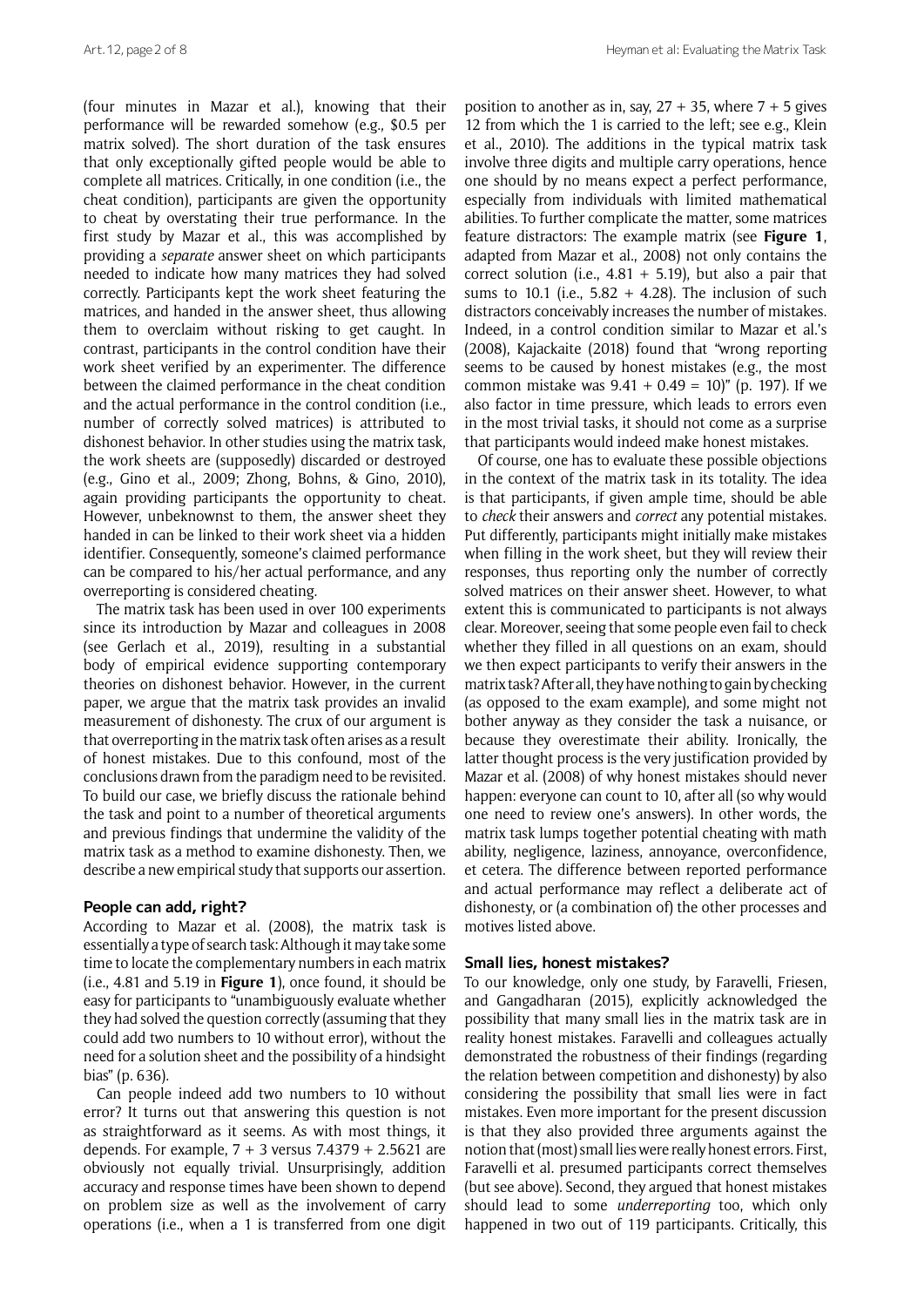notion applies to the act of *counting* the number of solved matrices, not *solving* the matrices or *reviewing* the answers. Honest mistakes in the former process should indeed balance each other out, but, as already discussed, mistakes in the latter should bias the results in one direction. That is, participants who mistakenly identify 5.82 and 4.28 as the correct solution of the matrix in **Figure 1**, will overreport, not underreport. Third, Faravelli et al. reported observing only few errors in pilot sessions not further described (i.e., one out of 16 participants). This is a stronger argument, though the sample size was rather small, and the lack of a detailed description impedes further scrutiny. The finding does appear to be at odds with Kajackaite's (2018) observation that 29 out of 100 participants overreported as a result of honest mistakes (see the quote referenced above), versus only six participants who underreported.

Taken together, there are strong theoretical and empirical reasons to believe that the difference between reported performance and actual number of correctly solved matrices is not exclusively due to dishonesty, yet a critical experiment putting the two hypotheses to the test is lacking. The current study seeks to fill this void in order to empirically establish whether and to what extent the matrix task conflates cheating with honest mistakes. In our experiment, participants were randomly assigned to one of two conditions. In both conditions, participants received a work sheet and a separate answer sheet. They were initially told to hand in the answer sheet and keep the work sheet, but, at the end of the experiment, all participants had to return their work sheet as well, which we could link to their answer sheet via a hidden identifier. Critically, in one condition, we projected the correct solutions to each matrix just before participants filled in their answer sheet, without allowing them the opportunity to edit their work sheet. The question was whether and to what degree this would reduce the difference between reported performance and actual performance, compared to the regular condition where participants had the opportunity to self-correct, though without the solutions being displayed. Crucially, based on the rationale behind the matrix task, providing the solutions should not matter, as participants accurately evaluate their answers anyway (Mazar et al., 2008; we will revisit this assertion in the discussion section).

#### **Method**

## **Participants**

A total of 268 participants took part in the experiment (131 male, 134 female, three non-identifiable), which was framed as a live demonstration in an introductory psychology course for undergraduate economy students at KU Leuven (Belgium). As such, sample size was not determined a priori, but based on attendance. The experiment was carried out according to the principles expressed in the Declaration of Helsinki.

#### **Materials**

Besides an informed consent form, participants received a work sheet and an answer sheet, stapled together. The two sheets were later separated (see Procedure), but could be linked to one another via an identifier written in invisible ink on both sheets. After the experiment, corresponding sheets were matched using UV/Black light (see Rigdon & D'Esterre, 2015 for a similar approach).

The work sheet contained 20 4-by-3 matrices, and one such matrix with the correct solution already highlighted as an example. Each matrix element was a number between 0 and 10 with two digits after the decimal point (as in **Figure 1**). All 20 matrices were printed on a single page in four orderly columns. The sheet was modeled after the publically available materials of Verschuere et al. (2018), who conducted a large-scale replication study of Mazar et al.'s (2008) first experiment. However, we only included matrices that were solvable, whereas the latter studies comprised 10 unsolvable items (i.e., no set of numbers added up to 10). Furthermore, all of our matrices featured at least one distractor pair, which was defined as a set of numbers that summed to 9.9, 10.1, or 11.0. As such, our materials had three overlapping matrices with Verschuere et al. (2018)/Mazar et al. (2008), including the very first matrix participants saw, assuming they worked from left to right and top to bottom (i.e., the matrix displayed in **Figure 1**).

The answer sheet contained three questions: it asked for the number of correctly solved matrices (open-ended), their student number (open-ended), and whether they had read or heard about this type of study before (yes/no question). Note that the experiment's purpose was not specified, nor was there any mention of dishonesty or cheating. So, it is possible that some participants who responded affirmatively to the latter question, actually mistook the task for a test of mathematical ability.

# **Procedure**

Before testing took place, participants were divided into two groups based on their student number: odd numbers were instructed to come to one auditorium, even numbers were instructed to come to another auditorium at the same time. The procedure for both groups was identical, except for the critical manipulation mentioned at the end of this section.

The experimental materials (see above) were distributed evenly across the entire auditorium before the participants entered. Participants were spread out so they could not simply copy their neighbors' results. An informed consent form was lying face up; the work and answer sheets were stapled together lying face down underneath the informed consent form. When participants were led into the auditorium, they were told to pick a spot, but not to inspect the materials yet. Once everyone was seated, an experimenter collectively went over the content of the informed consent, after which two other experimenters collected the signed forms. Next, the matrix task was introduced. The exact instructions were as follows (see the Materials component on OSF, [https://osf.io/hpq9w/\)](https://osf.io/hpq9w/):

In each of the 20 boxes, you can find a set of numbers that sum up exactly to 10. For each box in which you found the set, circle the numbers that add up to 10. 2 students will be selected randomly and will receive  $\epsilon$ 10 for each solution they found. You have 4 minutes to find as many sets as possible.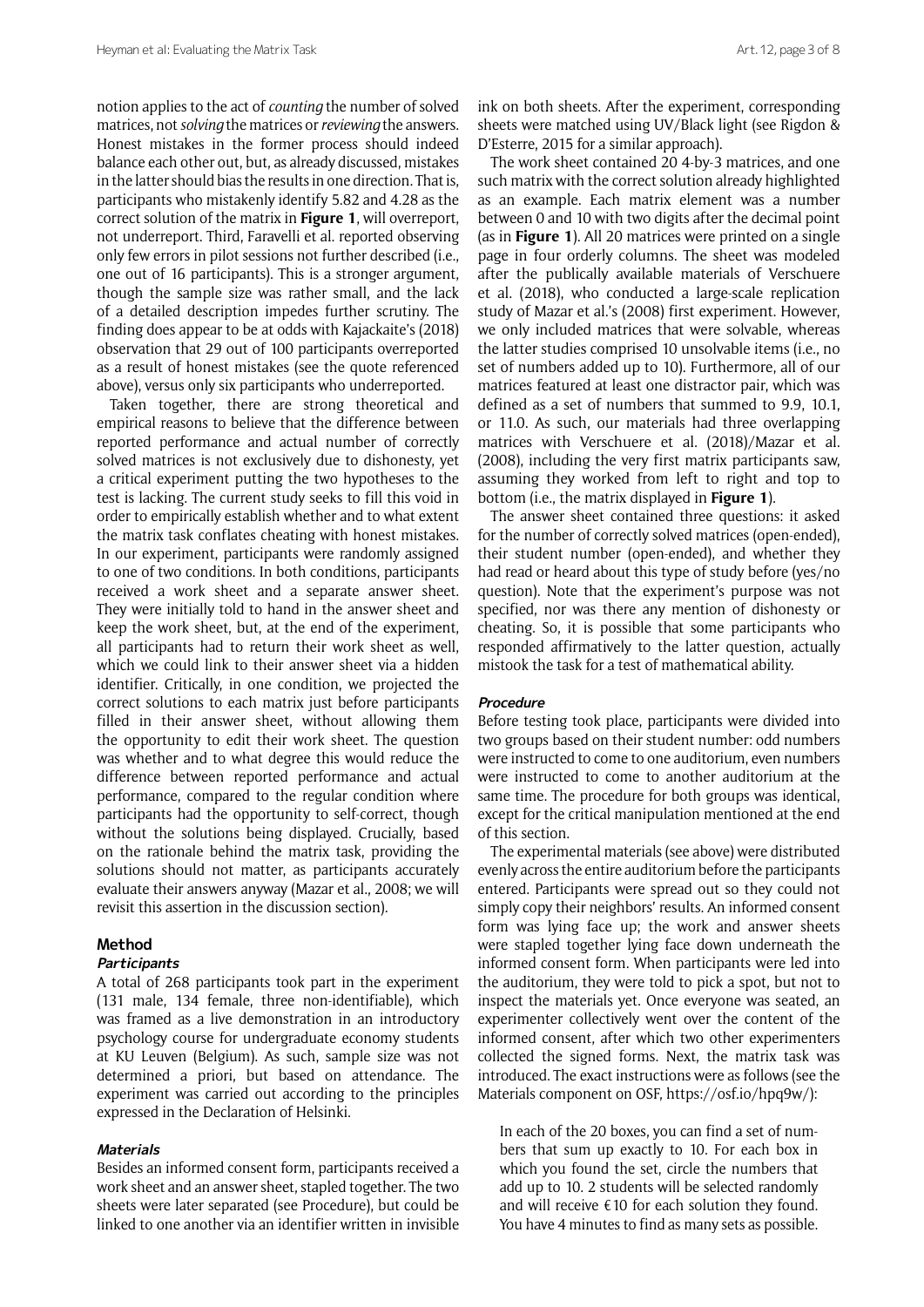A timer was projected so that participants could track their progress. After the four minutes were over, participants were instructed to put their pens down, count the number of correct solutions, and tear apart the work and answer sheets. They were told to put away the work sheets, with the cover story that the following class would touch upon it. When that was done, participants could use their pens again to fill in the answer sheet. Then, the experimenters collected all answer sheets, after which participants got the, for them surprising, directive to hand in their work sheet as well. Compliance with all instructions was verified by the experimenters.

Importantly, in one of the auditoria (i.e., the *check* condition), the correct solutions were projected on a screen, after participants had put their pens down. All matrices were shown one by one with the correct set of numbers highlighted. Participants were asked to compare their responses with the solutions, and count how many they had found. In the *regular* condition, participants were given ample time to count how many matrices they solved correctly, but no additional information was provided. Note that participants in both conditions had an equal opportunity to cheat by overclaiming the amount of matrices they had solved correctly.

#### **Data processing and analysis**

Participants who indicated having prior knowledge about this type of study  $(N = 22)$  as well as the ones not answering that question  $(N = 13)$  were excluded from the analyses. The resulting group sizes were very similar (i.e.,  $N = 115$  in the regular condition,  $N = 118$  in the check condition).

Two researchers independently evaluated the work sheets, assigning a code to each matrix indicating whether it was solved correctly (i.e., the right set of numbers was encircled), left open, solved incorrectly because a distractor pair was encircled, or solved incorrectly for another reason. A third researcher compared the results, and solved any discrepancies. This gave rise to three variables: the number of matrices claimed to be solved as reported by the participants on their answer sheet (henceforth *reported*), the number of correctly solved matrices based on the work sheet (henceforth *correct*), and the number of matrices for which participants had provided an answer by encircling two numbers on their work sheet (henceforth *circled*). If participants make mistakes (i.e.,  $N_{\text{circled}} > N_{\text{correct}}$ ), and correct them, as assumed by Mazar et al. (2008), then  $N_{reported} = N_{correct}$ unless they are being dishonest (or miscount the number of correctly solved matrices). Consequently, providing the solutions, like in the check condition, should not matter, as participants should be able to unambiguously evaluate their answers anyway (Mazar et al., 2008). Put differently, one would expect the prevalence of overreporting (i.e., the percentage of participants for which  $N_{reordered} > N_{correct}$  to be constant across both conditions.1

#### **Results**

In the regular condition, 40.00% of the participants overreported (i.e., percentage of participants whose  $N_{\text{frontec}}$ was greater than their *N<sub>correct</sub>*), which is consistent with the average rate reported in the meta-analysis of Gerlach et al. (2019) (i.e., 39% when correcting for publication bias via a trim and fill procedure). In the check condition, this figure dropped to 16.10% ( $\chi^2(1, n = 233) = 16.54$ ,  $p < .001$ , Cohen's w = .27,  $BF_{10} = 614.95^2$ ). Crucially, the percentage of participants whose  $N_{\textit{\tiny{circled}}}$  was greater than their *N<sub>correct</sub>* did not differ between the conditions (i.e., 47.83% in the regular condition, 50.00% in the check condition,  $\chi^2(1, n = 233) = 0.11$ ,  $p = .740$ , Cohen's w = .02,  $BF_{01}$  = 5.82). This is taken to mean that participants in both conditions made mistakes to a similar degree. However, when given the correct solutions, many more participants actually corrected their mistakes.

To further examine this, we subdivided our sample in two groups: participants who made no mistakes on their work sheet (i.e., their  $N_{\text{circled}}$  was equal to  $N_{\text{correct}}$ , 119 participants in total) versus those who did (i.e.,  $N_{\text{circled}} > N_{\text{correct}}$ 114 participants in total). When crossed with condition, we see that the former rarely overreported in general: 13.56% in the check and 8.33% in the regular condition,  $respectively ( \chi^2(1, n = 119) = 0.83, p = .361, Cohen's w = .08,$  $BF_{01} = 4.73$ ). In contrast, participants who did make one or more mistakes on their work sheet, were much more likely to overreport in the regular condition compared to the check condition (i.e., 74.55% and 18.64%, respectively;  $\chi^2(1, 1)$  $n = 114$ ) = 35.86,  $p < .001$ , Cohen's w = .56,  $BF_{10} > 1,000$ ).

Figure 2 shows the extent to which participants overreported in both conditions. In the regular condition, we observed a substantial number of overreporters, in addition to a few underreporting participants, and a large contingent of (presumably) honest participants. Consistent with results in other studies using the matrix task, most participants who overclaimed did so to a limited extent, typically only one or two matrices. According to Mazar et al. (2008), these participants are cheating, but only a little bit as to not impact their self-concept in a negative way. In the check condition, there were considerably fewer overreporters. It seems that most of the "small-time cheaters" actually made one or two honest mistakes, which got filtered out by providing the correct



**Figure 2:** Distribution of  $N_{reported} - N_{correct}$  for the regular condition (light grey) and the check condition (dark grey). As can be seen, many of the small lies disappear in the check condition.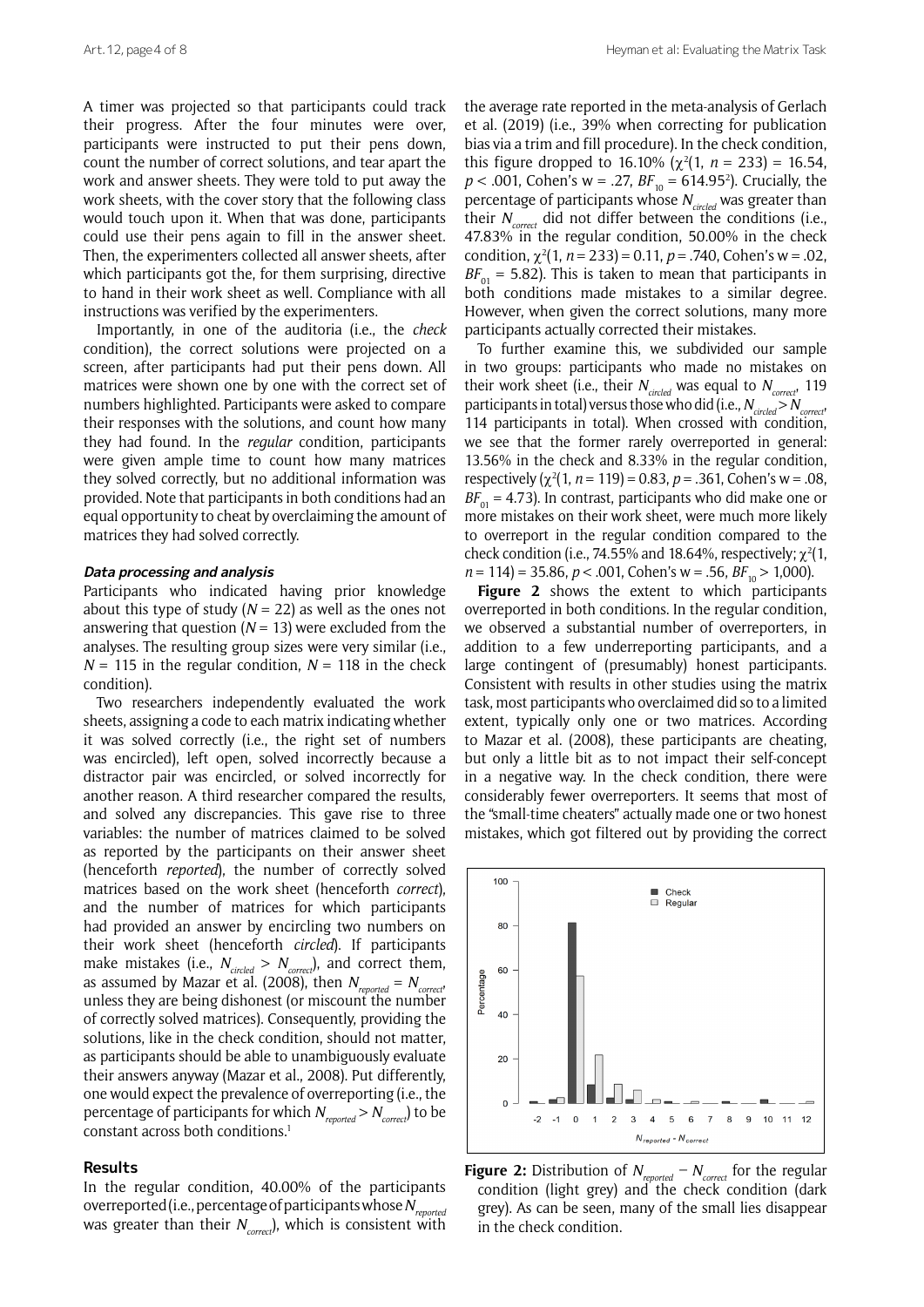solutions. In other words, the degree of overreporting was much more uniformly distributed in the check condition, though we still observed a disproportionate number of participants overclaiming by just one matrix. This pattern is qualitatively in line with Mazar and colleagues' theoretical framework, but the prevalence of overreporting turned out to be much smaller once honest mistakes were taken into account.

#### **Discussion**

The matrix task is one of the most popular paradigms to examine dishonesty. It requires participants to report how well they performed on a set of math puzzles. Participants claiming to have solved more items than they actually solved, are considered cheaters, because everyone should be able to unambiguously evaluate whether they made any mistakes, and should engage in such a self-corrective effort. The present study raises serious questions about the validity of this assumption. It shows that participants' tendency to overreport decreases substantially when given the solutions, suggesting that many of the supposedly small lies observed in the regular version of the matrix task, are in fact honest mistakes.

One might object that presenting participants with the solutions made them worry that they could not get away with cheating, or made it harder on them to justify cheating as people wish to maintain a positive self-concept. So, rather than removing honest mistakes, it just reduced the likelihood that participants would cheat. In this respect, it is worth pointing out that participants who made no mistakes (i.e., those with  $N_{\text{circled}} = N_{\text{correct}}$ ) did overreport at a similar rate, regardless of whether they received the solutions. If anything, they were more likely to overreport in the condition *with* the correct solutions, though the data were more in line with a null effect. Indeed, presenting the solutions only had a robust influence on participants who made one or more mistakes on their work sheet (i.e., those with  $N_{\text{circled}} > N_{\text{correct}}$ ). This would imply that worrying about getting caught or maintaining a positive self-concept solely manifests itself in the latter group of participants, which seems rather implausible.

Another point to consider is that all 20 matrices used in the current experiment contained distractors whereas the original materials of Mazar et al. (2008) featured only three such matrices (including the very first matrix participants see). Therefore, the number of participants misclassified as cheaters might differ across studies. Thus, the take-home message is that the matrix task is not well-equipped to separate honest mistakes from actual cheating, but we remain somewhat agnostic as to *how many* participants were wrongly considered liars in previous studies. Interestingly, Gerlach et al. (2019) briefly touch upon this issue in their review of the dishonesty literature, noting the following:

[P]articipants might falsely believe that they found the solution to a matrix although they did not, or they might miscount the total number of "solved" matrices. False reporting in the matrix task should therefore not always be equated with dishonest behavior. (p. 3)

Finally, one might argue that honest mistakes should occur in all conditions, so it is basically a wash. However, this rationale is flawed, because researchers typically compare reported performance with actual performance, either across participants (if there is a cheat and a control condition) or within participants (if their work sheet can be linked to their answer sheet). As we have demonstrated, taking the difference between reported and actual performance conflates cheating with honest mistakes: part of it is due to deliberate deception, but a substantial portion stems from undetected miscalculations. One could mitigate this issue by comparing the reported performance in the control condition with the reported performance in the cheat condition across participants, as did Verschuere et al. (2018). However, this approach is only valid if the rate of honest mistakes is the same in both conditions.

Taken together, all dependent variables derived from the matrix task capture unrelated factors to some degree. Hence, when any given manipulation (e.g., priming with the Ten Commandments) yields an effect, it could be because it targets cheating *or* because it affects the prevalence of honest mistakes (or both). For example, listing the Ten Commandments could prime the idea that someone is watching over one's shoulder, causing participants to double check their calculations, which in turn would reduce (or eliminate) honest mistakes in that condition. The plausibility of the latter statement is irrelevant; it merely serves to illustrate that there are (many) alternative explanations for the same pattern of results, which have nothing to do with dishonesty whatsoever (the next section discusses a more realistic, theory-driven account). As internal validity is of critical importance in laboratory experiments, the matrix task is inherently flawed.

#### **Implications**

In light of the extended literature relying on the matrix task, our conclusion does beg the question of why various interventions proposed to foster or discourage ethical behavior showed an effect in previous studies (e.g., priming via the Ten Commandments, as in Mazar et al., 2008). Of course, any given manipulation *might* truly affect the cheating component that does get captured by the matrix task. However, it is impossible to unambiguously establish this, due to the lack of internal validity, unless a conceptual replication using a different paradigm provides converging evidence. Indeed, the coinflip and die-roll task, two popular alternative paradigms to examine dishonesty, do not suffer from the same issues (Bucciol & Piovesan, 2011; Fischbacher & Föllmi-Heusi, 2013). In these tasks, participants privately flip a coin or roll a die (once or several times), and have to report the outcome. Critically, the payoff scheme is such that participants receive a greater reward for certain outcomes (e.g., heads, or higher dice numbers). One can compare the reported outcomes aggregated across participants against chance levels to gauge the amount of cheating in a certain condition (though it is not possible to determine whether an individual participant cheated). Using such paradigms to establish the effectiveness of honesty-inducing/reducing interventions can alleviate the concerns raised here.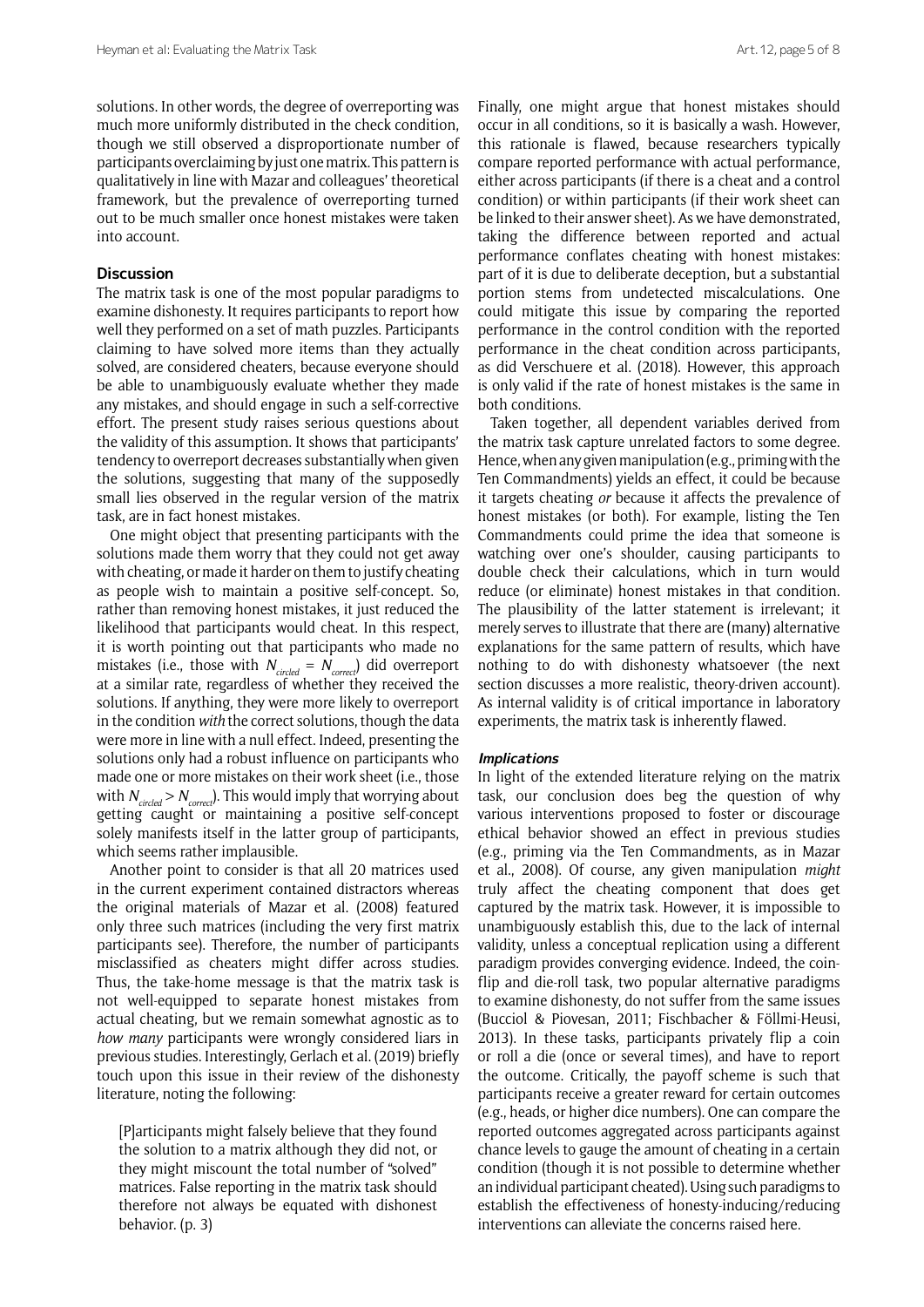Moreover, certain effects could also turn out to be Type 1 errors. For example, there are serious question marks about the replicability of many so-called behavioral priming effects (Yong, 2012). In fact, the notion that listing the Ten Commandments would reduce cheating, as measured through the matrix task, did not receive any empirical support in a multi-lab, pre-registered replication study (Verschuere et al., 2018).

A third option is that (some) honesty-inducing/reducing interventions actually affect the speed-accuracy tradeoff. By design, the matrix task puts participants under pressure, as most won't be able to solve all matrices within the allotted time frame. Consequently, participants might adjust their decision criteria (just as in any other perceptual or cognitive task) meaning that less evidence is required to initiate a response. The latter is a key notion in sequential sampling models of decision making backed by much empirical evidence (see Heitz, 2014, for a review). In particular, lowering the response criteria results in faster, yet more error-prone decisions. So, if a certain manipulation puts relatively more emphasis on speed, one would expect more incorrect responses, thus increasing the number of reported matrices, without necessarily boosting the number of correct responses. In other words, one needs to carefully evaluate the instructions, because subtle cues might affect how participants weigh speed against accuracy.

This rationale does not only apply to honestyinducing/reducing interventions, though. Indeed, the very manipulation of giving participants the opportunity to cheat might influence how much they value speed versus accuracy. For instance, knowing that their solutions will be thrown away/recycled, might lead participants to believe that accuracy is not that important. Conversely, telling participants that their performance will be evaluated, suggests that accuracy is important, which might prompt them to adjust their response criteria accordingly, or increase the likelihood that they will check their responses retrospectively. Unfortunately, the precise instructions are not always available, so it is difficult to evaluate how many honestyinducing/reducing manipulations actually involved a straightforward shift in the speed-accuracy trade-off.

One might argue, though, that favoring speed over accuracy should be viewed as cheating in its own right. However, it is important to note that such lowering of response criteria is not necessarily a deliberate decision. Moreover, it would become a slippery slope as to which phenomena should be considered acts of cheating. What about errors in a Stroop task, or wrong answers to trivial questions under the (time) pressure of a game show (e.g., *frog* in response to "name an animal with three letters in its name")? These behaviors are by no means comparable to the illustrious examples often listed to demonstrate the importance of research on dishonesty (e.g., taking prohibited substances to gain an edge in sports, or tax fraud).

More than anything, this discussion exemplifies the need for clear, testable theoretical frameworks. If we assume, for the sake of argument, that the matrix task

is a valid instrument to measure cheating, then there is still the question of why participants are dishonest: for the (potential) monetary gain, or simply due to demand effects? With regard to the latter possibility, Gino et al. (2013b) explicitly mentioned that in the original matrix paradigm "participants might have interpreted the research context as one in which the researcher wanted some participants to misreport, thus providing the plausible impression that the researcher's purpose might have benefitted from misreporting" (p. 2192–2193). Including ten unsolvable matrices, as did Mazar et al. (2008) as well as many follow-up studies, might have added fuel to the idea that participants were encouraged to cheat; after all, the experimenters are themselves being deceptive (or they at least violated the cooperative principle of communication, see Grice, 1975). Similarly, the procedure of solving matrices on one piece of paper, writing down the number of correctly solved items on another piece of paper, and then possibly having to throw away the original work sheet, might be considered bizarre to the extent that participants view it as a solicitation to cheat from the part of the experimenter.

In sum, the present study suggests, both on theoretical and empirical grounds, that the matrix task as a measure of dishonesty lacks internal validity. As such, we recommend researchers to use or create different paradigms, and treat outcomes based on the matrix task with due caution.

# **Data Accessibility Statement**

The manuscript was written in R (R Core Team, 2016) using the packages papaja (Aust & Barth, 2017) and rmarkdown (Allaire et al., 2016). On the project's page ([https://osf.](https://osf.io/sepkd/) [io/sepkd/](https://osf.io/sepkd/)), one can find the .Rmd file, the materials, and the data.

#### **Notes**

- <sup>1</sup> We report how we determined our sample size, all data exclusions, all manipulations, and all measures in the study (Simmons, Nelson, & Simonsohn, 2012). A detailed explanation of all variables can be found on the OSF project page (see the Data component, [https://osf.io/576jw/\)](https://osf.io/576jw/).
- <sup>2</sup> The statistical tests reported here and throughout this paper are a Pearson's chi-squared test, and a Bayesian alternative, both evaluating the independence assumption. For the latter, we used the contingencyTableBF function from the BayesFactor package (Morey & Rouder, 2015) with default priors. The abbreviation BF, short for Bayes factor, has a subscript 10 indicating the relative plausibility of the data under the alternative hypothesis versus under the null hypothesis assuming independence. So, in this case, we have strong reasons to believe that the underlying probabilities are different across the two conditions (presuming that both hypotheses are equally likely a priori). Throughout the text, we will use the subscripts 10 or 01 to indicate which hypothesis is preferred over the other, as to facilitate the interpretation of the results. In addition, we also report Cohen's w as a measure of effect size. Note that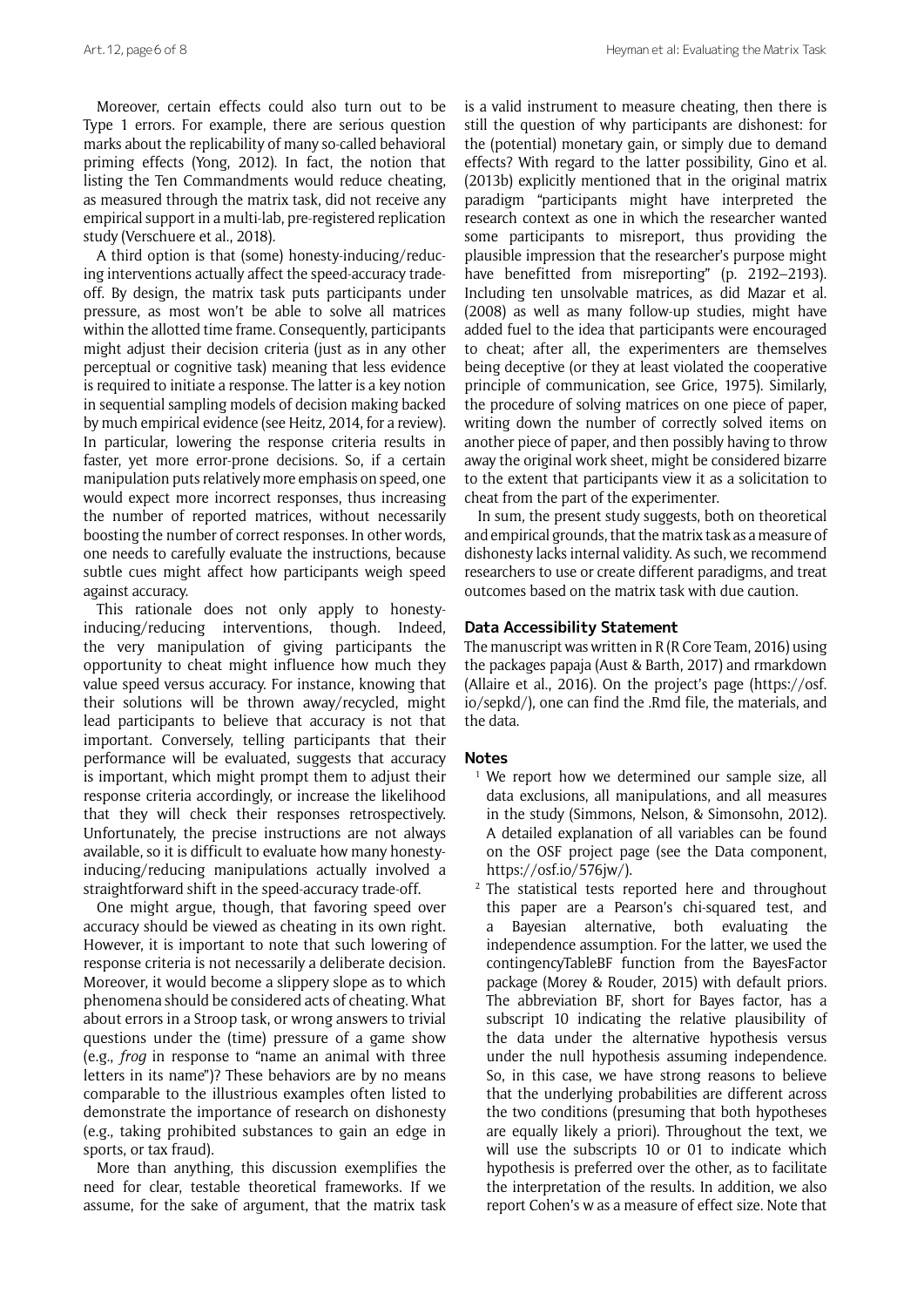a sensitivity power analysis for the chi-square test with the current sample size, an alpha of .05 and a power of .80 yields a Cohen's w of .18.

#### **Acknowledgements**

We would like to thank Christelle Tshimanga and Vere Verhoeven for their assistance in the collection and processing of the data.

#### **Funding Information**

Part of this work was conducted while TH was a postdoctoral fellow of the Research Foundation-Flanders (FWO-Vlaanderen). SV was funded by the KU Leuven Research Counsil grant C14/16032 awarded to GS. AW was supported by the KU Leuven Internal Research Fund PDM 18/084. This publication was made possible through funding support of the KU Leuven Fund for Fair Open Access.

#### **Competing Interests**

The authors have no competing interests to declare.

# **Author Contributions**

All authors developed the design of the study. HV processed the data. TH analyzed the data and drafted the manuscript. All authors provided critical revisions and approved the final version for submission.

#### **References**

- **Allaire, J., Cheng, J., Xie, Y., McPherson, J., Chang, W., Allen, J., … Hyndman, R.** (2016). *rmarkdown: Dynamic Documents for R*. Retrieved from [https://](https://CRAN.R-project.org/package=rmarkdown) [CRAN.R-project.org/package=rmarkdown](https://CRAN.R-project.org/package=rmarkdown)
- **Ariely, D.** (2012). *The (honest) truth about dishonesty: How we lie to everyone – Especially ourselves*. New York, NY: Harper Collins Publishers.
- **Aust, F.,** & **Barth, M.** (2017). *papaja: Create APA manuscripts with R Markdown*. Retrieved from [https://](https://github.com/crsh/papaja) [github.com/crsh/papaja](https://github.com/crsh/papaja)
- **Ayal, S.,** & **Gino, F.** (2011). Honest rationales for dishonest behavior. In M. Mikulincer & P. R. Shaver (Eds.), *The social psychology of morality: Exploring the causes of good and evil* (pp. 149–166). Washington, DC: American Psychological Association. DOI: <https://doi.org/10.1037/13091-008>
- **Becker, G. S.** (1968). Crime and punishment: An economic approach. *Journal of Political Economy*, *76*(2), 169–217. DOI:<https://doi.org/10.1086/259394>
- **Bucciol, A.,** & **Piovesan, M.** (2011). Luck or cheating? A field experiment on honesty with children. *Journal of Economic Psychology*, *32*(1), 73–78. DOI: [https://doi.](https://doi.org/10.1016/j.joep.2010.12.001) [org/10.1016/j.joep.2010.12.001](https://doi.org/10.1016/j.joep.2010.12.001)
- **Faravelli, M., Friesen, L.,** & **Gangadharan, L.** (2015). Selection, tournaments, and dishonesty. *Journal of Economic Behavior & Organization*, *110*, 160–175. DOI: <https://doi.org/10.1016/j.jebo.2014.10.019>
- **Fischbacher, U.,** & **Föllmi-Heusi, F.** (2013). Lies in disguise-an experimental study on cheating. *Journal of the European Economic Association*, *11*(3), 525–547. DOI:<https://doi.org/10.1111/jeea.12014>
- **Gerlach, P., Teodorescu, K.,** & **Hertwig, R.** (2019). The truth about lies: A meta-analysis on dishonest behavior. *Psychological Bulletin*, *145*(1), 1–44. DOI: [https://doi.](https://doi.org/10.1037/bul0000174) [org/10.1037/bul0000174](https://doi.org/10.1037/bul0000174)
- **Gino, F., Ayal, S.,** & **Ariely, D.** (2009). Contagion and differentiation in unethical behavior: The effect of one bad apple on the barrel. *Psychological Science*, *20*(3), 393–398. DOI: <https://doi.org/10.1111/j.1467-9280.2009.02306.x>
- **Gino, F., Ayal, S.,** & **Ariely, D.** (2013a). Self-serving altruism? The lure of unethical actions that benefit others. *Journal of Economic Behavior & Organization*, *93*, 285–292. DOI: [https://doi.](https://doi.org/10.1016/j.jebo.2013.04.005) [org/10.1016/j.jebo.2013.04.005](https://doi.org/10.1016/j.jebo.2013.04.005)
- **Gino, F., Krupka, E. L.,** & **Weber, R. A.** (2013b). License to cheat: Voluntary regulation and ethical behavior. *Management Science*, *59*(10), 2187–2203. DOI: <https://doi.org/10.1287/mnsc.1120.1699>
- **Gino, F., Schweitzer, M. E., Mead, N. L.,** & **Ariely, D.** (2011). Unable to resist temptation: How selfcontrol depletion promotes unethical behavior. *Organizational Behavior and Human Decision Processes*, *115*(2), 191–203. DOI: [https://doi.](https://doi.org/10.1016/j.obhdp.2011.03.001) [org/10.1016/j.obhdp.2011.03.001](https://doi.org/10.1016/j.obhdp.2011.03.001)
- **Grice, H. P.** (1975). Logic and conversation. In P. Cole & J. L. Morgan (Eds.), *Syntax and semantics* (Vol. 3: Speech acts, pp. 41–58). New York, NY: Academic Press.
- **Heitz, R. P.** (2014). The speed-accuracy tradeoff: History, physiology, methodology, and behavior. *Frontiers in Neuroscience*, *8*, 150. DOI: [https://doi.org/10.](https://doi.org/10.3389/fnins.2014.00150) [3389/fnins.2014.00150](https://doi.org/10.3389/fnins.2014.00150)
- **Kajackaite, A.** (2018). Lying about luck versus lying about performance. *Journal of Economic Behavior & Organization*, *153*, 194–199. DOI: [https://doi.](https://doi.org/10.1016/j.jebo.2018.07.010) [org/10.1016/j.jebo.2018.07.010](https://doi.org/10.1016/j.jebo.2018.07.010)
- **Klein, E., Moeller, K., Dressel, K., Domahs, F., Wood, G., Willmes, K.,** & **Nuerk, H.-C.** (2010). To carry or not to carry—Is this the question? Disentangling the carry effect in multi-digit addition. *Acta Psychologica*, *135*(1), 67–76. DOI: [https://doi.org/10.1016/j.](https://doi.org/10.1016/j.actpsy.2010.06.002) [actpsy.2010.06.002](https://doi.org/10.1016/j.actpsy.2010.06.002)
- **Kouchaki, M.,** & **Gino, F.** (2016). Memories of unethical actions become obfuscated over time. *Proceedings of the National Academy of Sciences*, *113*(22), 6166–6171. DOI: [https://doi.org/10.](https://doi.org/10.1073/pnas.1523586113) [1073/pnas.1523586113](https://doi.org/10.1073/pnas.1523586113)
- **Mazar, N., Amir, O.,** & **Ariely, D.** (2008). The dishonesty of honest people: A theory of self-concept maintenance. *Journal of Marketing Research*, *45*(6), 633–644. DOI: <https://doi.org/10.1509/jmkr.45.6.633>
- **Morey, R. D.,** & **Rouder, J. N.** (2015). *BayesFactor: Computation of Bayes factors for common designs*. Retrieved from [https://CRAN.R-project.org/](https://CRAN.R-project.org/package=BayesFactor) [package=BayesFactor](https://CRAN.R-project.org/package=BayesFactor)
- **R Core Team.** (2016). *R: A language and environment for statistical computing*. Vienna, Austria: R Foundation for Statistical Computing. Retrieved from [https://](https://www.R-project.org/) [www.R-project.org/](https://www.R-project.org/)
- **Rigdon, M. L.,** & **D'Esterre, A. P.** (2015). The effects of competition on the nature of cheating behavior.